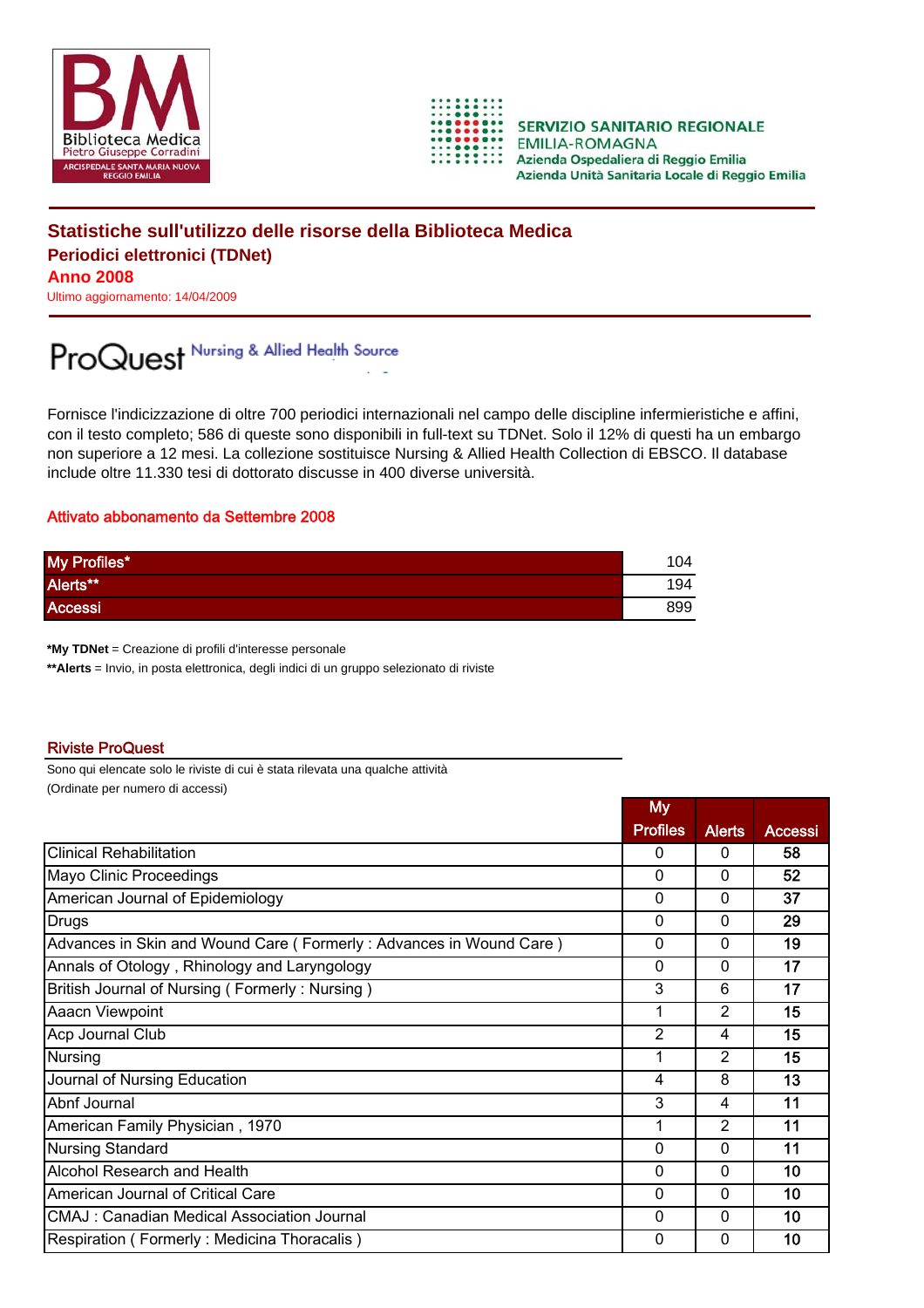| American Journal of Public Health, 1971                                  | 0              | 0                | 9                       |
|--------------------------------------------------------------------------|----------------|------------------|-------------------------|
| AJOT: American Journal of Occupational Therapy                           | 0              | 0                | 8                       |
| Journal of Parenteral and Enteral Nutrition                              | 0              | 0                | 8                       |
| Journal of Rehabilitation Research and Development                       | 0              | $\mathbf 0$      | 8                       |
| <b>Medsurg Nursing</b>                                                   | 0              | 0                | 8                       |
| Canadian Nurse, The                                                      | 0              | 0                | $\overline{\mathbf{7}}$ |
| <b>Emergency Medicine</b>                                                | $\mathbf 1$    | 2                | $\overline{7}$          |
| Journal of Continuing Education in Nursing                               | 1              | $\overline{2}$   | $\overline{7}$          |
| Journal of Maternal - Fetal and Neonatal Medicine                        | 0              | $\mathbf 0$      | $\overline{7}$          |
| Journal of Neurologic Physical Therapy, the (Formerly: Neurology Report) | 0              | 0                | $\overline{7}$          |
| <b>Nursing Ethics</b>                                                    | 0              | $\mathbf{0}$     | $\overline{7}$          |
| <b>Oncology Nursing Forum</b>                                            | 0              | $\mathbf{0}$     | $\overline{7}$          |
| Accent on Living                                                         | 1              | $\overline{2}$   | 6                       |
| <b>AIDS Care</b>                                                         | 0              | $\Omega$         | 6                       |
| Australian Nursing Journal                                               | 0              | 0                | 6                       |
| Clinical Laboratory Science (Formerly: Journal of Medical Technology)    | $\overline{2}$ | 2                | 6                       |
| Drugs and Aging                                                          | $\mathbf{0}$   | 0                | $6\phantom{1}6$         |
| Lung                                                                     | $\mathbf{0}$   | $\Omega$         | 6                       |
| Nursing Management (Uk)                                                  | 0              | 0                | 6                       |
| Oncology (Huntington, Ny)                                                | 0              | $\mathbf{0}$     | 6                       |
| Postgraduate Medicine                                                    | 0              | 0                | $6\phantom{1}6$         |
| <b>AIDS and Behavior</b>                                                 | $\mathbf{0}$   | $\Omega$         | 5                       |
| Audiology and Neurotology (Formerly: Audiology and Neuro - Otology)      | $\overline{2}$ | 4                | 5                       |
| Bulletin of the World Health Organization                                | 0              | 0                | 5                       |
|                                                                          |                |                  | 5                       |
| <b>Dermatology Nursing</b><br><b>Health Education Research</b>           | 0              | 0                |                         |
|                                                                          | $\mathbf{0}$   | $\mathbf{0}$     | 5                       |
| Journal of Continuing Education in the Health Professions (Jcehp)        | $\mathbf{0}$   | 0                | 5                       |
| Journal of Epidemiology and Community Health. 1979                       | 0              | 0                | 5                       |
| Mmwr. Morbidity and Mortality Weekly Report                              | 0              | $\mathbf{0}$     | 5                       |
| <b>Nursing Older People</b>                                              | 0              | 0                | 5                       |
| Orthopedics                                                              | 1              | $\boldsymbol{2}$ | 5                       |
| <b>Paediatric Nursing</b>                                                | 1              | $\overline{2}$   | 5                       |
| Aac: Augmentative and Alternative Communication                          | 3              | 6                | $\overline{\mathbf{4}}$ |
| Aacn Nursing Scan in Critical Care                                       | 5              | 10               | 4                       |
| Academic Emergency Medicine                                              | $\overline{2}$ | 4                | 4                       |
| American Rehabilitation                                                  | 0              | $\mathbf{0}$     | 4                       |
| Annals of Nutrition and Metabolism                                       | 0              | 0                | 4                       |
| Cancer Journal                                                           | $\mathbf{0}$   | $\mathbf 0$      | 4                       |
| <b>Cancer Nursing Practice</b>                                           | 0              | $\mathbf{0}$     | 4                       |
| Disease Management and Health Outcomes                                   | 0              | $\Omega$         | 4                       |
| Health Management Technology                                             | 0              | 0                | 4                       |
| Journal of American College Health                                       | 0              | $\mathbf 0$      | 4                       |
| Journal of Endovascular Therapy                                          | $\mathbf{0}$   | $\mathbf{0}$     | 4                       |
| Journal of Gerontological Nursing                                        | 0              | 0                | 4                       |
| Journal of Sports Medicine and Physical Fitness                          | 0              | 0                | 4                       |
| <b>Plastic Surgical Nursing</b>                                          | 0              | 0                | 4                       |
| Aana Journal                                                             | 3              | 6                | 3                       |
| Adolescence (Libra Publishers Incorporated)                              | 0              | 0                | 3                       |
| <b>AIDS Education and Prevention</b>                                     | 0              | $\mathbf{0}$     | 3                       |
| Alternative Therapies in Health and Medicine                             | 0              | $\mathbf{0}$     | $\mathbf{3}$            |
| American Journal of Psychiatry, the                                      | $\mathbf{1}$   | $\overline{2}$   | 3                       |
| Australian Journal of Advanced Nursing, The                              | 0              | $\mathbf{0}$     | 3                       |
| Australian Journal of Physiotherapy                                      | 0              | 0                | 3                       |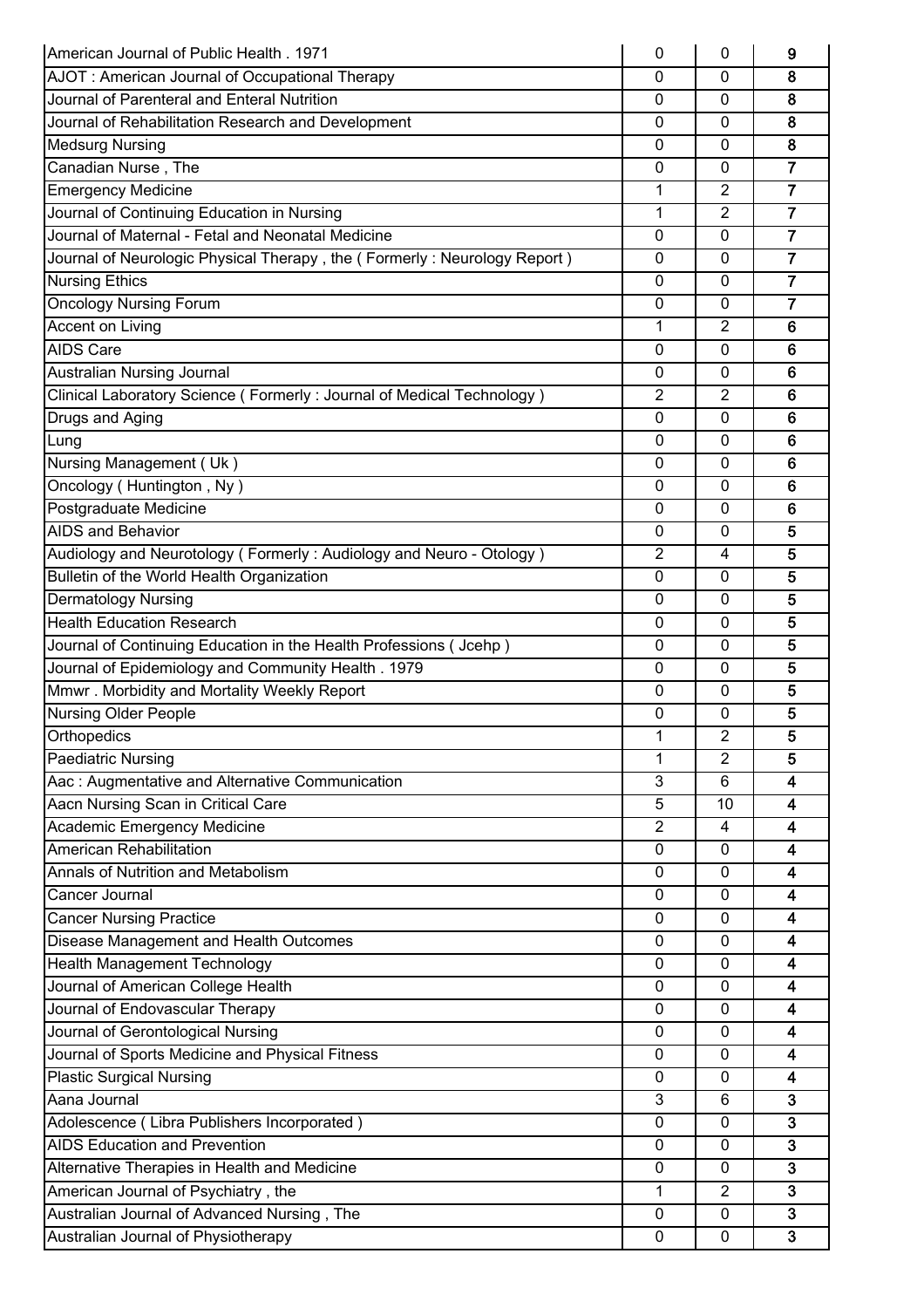| Canadian Association of Radiologists Journal                        | 1              | 2              | 3                       |
|---------------------------------------------------------------------|----------------|----------------|-------------------------|
| Contemporary Nurse: A Journal for the Australian Nursing Profession | $\Omega$       | 0              | 3                       |
| <b>Critical Care Nurse</b>                                          | 0              | 0              | $\overline{3}$          |
| <b>Critical Reviews in Clinical Laboratory Sciences</b>             | 1              | $\overline{2}$ | $\overline{3}$          |
| <b>Diabetes Forecast</b>                                            | $\mathbf 0$    | 0              | $\overline{3}$          |
| Drug Information Journal (Formerly: Drug Information Bulletin)      | $\overline{2}$ | 4              | 3                       |
| Drugs and Alcohol Today                                             | 1              | $\overline{2}$ | $\mathbf{3}$            |
| Geriaction                                                          | 0              | 0              | $\overline{3}$          |
| Infirmière Canadienne                                               | 1              | 1              | 3                       |
| Jamia - Journal of the American Medical Informatics Association     | 0              | 0              | $\mathbf{3}$            |
| Journal of Alcohol and Drug Education                               | 1              | 2              | 3                       |
| Journal of Immigrant and Minority Health                            | 0              | $\mathbf{0}$   | $\overline{\mathbf{3}}$ |
| Journal of Neuroscience Nursing                                     | $\mathbf 1$    | $\overline{2}$ | $\overline{3}$          |
| Journal of Orthopaedic Surgery                                      | 0              | $\mathbf{0}$   | 3                       |
| Journal of Speech, Language and Hearing Research (Jslhr)            | 0              | 0              | 3                       |
| Maternal and Child Health Journal                                   | 1              | $\overline{2}$ | 3                       |
| Medical Journal of Australia, The                                   | 0              | 0              | $\overline{\mathbf{3}}$ |
| <b>Military Medicine</b>                                            | $\mathbf{0}$   | $\Omega$       | $\overline{\mathbf{3}}$ |
| Nursing Economics                                                   | 0              | 0              | $\overline{3}$          |
| <b>Nutrition in Clinical Practice</b>                               | 0              | 0              | $\overline{3}$          |
| <b>Orthopedics Today</b>                                            | $\mathbf 1$    | 2              | $\overline{3}$          |
| <b>Palliative Medicine</b>                                          | 3              | 3              | $\overline{3}$          |
| Physical Medicine and Rehabilitation: State of the Art Reviews      | 0              | 0              | $\overline{3}$          |
| Acupuncture in Medicine                                             | 0              | 0              | $\overline{2}$          |
| American Journal of Health Behavior                                 | 0              | $\mathbf{0}$   | $\overline{2}$          |
| American Journal of Speech - Language Pathology (Ajslp)             | 0              | $\mathbf{0}$   | $\overline{2}$          |
| Annual Review of Nursing Research                                   | 4              | 8              | $\overline{2}$          |
| Annual Review of Psychology                                         | 0              | 0              | $\mathbf{2}$            |
| <b>Annual Review of Public Health</b>                               | 0              | $\mathbf{0}$   | $\mathbf{2}$            |
| <b>Applied Radiology</b>                                            | 1              | $\overline{2}$ | $\overline{2}$          |
| Australian and New Zealand Journal of Public Health                 | 0              | $\mathbf{0}$   | $\overline{2}$          |
| Canadian Operating Room Nursing Journal                             | 0              | $\mathbf 0$    | $\overline{2}$          |
| Cleft Palate - Craniofacial Journal, The                            | 0              | $\mathbf 0$    | $\overline{2}$          |
| <b>Clinical Pediatrics</b>                                          | $\Omega$       | $\Omega$       | $\overline{2}$          |
| <b>Emergency Nurse</b>                                              | $\mathbf{0}$   | 0              | $\overline{2}$          |
| <b>Fetal and Maternal Medicine Review</b>                           | 0              | $\mathbf{0}$   | $\overline{2}$          |
| Gerontology                                                         | 0              | $\mathbf{0}$   | $\overline{2}$          |
| He @ Ith Information on the Internet                                | $\mathbf{0}$   | $\mathbf 0$    | $\overline{2}$          |
| Human Resource Management                                           | $\mathbf{0}$   | $\mathbf 0$    | $\overline{2}$          |
| Information World Review                                            |                |                | $\overline{2}$          |
| Journal of Athletic Training                                        | 0              | 0              | $\overline{2}$          |
|                                                                     | 0              | 0              | $\overline{2}$          |
| Journal of Cultural Diversity (Jcd)                                 | $\pmb{0}$      | 0              | $\overline{2}$          |
| Journal of Environmental Health                                     | 0              | $\mathbf 0$    |                         |
| Journal of Forensic Nursing                                         | $\mathbf{1}$   | 2              | $\overline{2}$          |
| Journal of Healthcare Management                                    | 0              | 0              | $\overline{2}$          |
| Journal of Laryngology and Otology                                  | 0              | 0              | $\overline{2}$          |
| Journal of Learning Disabilities                                    | $\mathbf 0$    | $\mathbf 0$    | $\overline{2}$          |
| Journal of Medical Ethics                                           | 0              | $\mathbf{0}$   | $\overline{2}$          |
| Journal of Palliative Care                                          | 0              | 0              | $\overline{2}$          |
| Journal of Perioperative Practice                                   | $\overline{2}$ | 4              | $\overline{2}$          |
| Journal of Rehabilitation                                           | 0              | $\mathbf{0}$   | $\overline{2}$          |
| Journal of Reproductive and Infant Psychology                       | 0              | $\mathbf 0$    | $\overline{2}$          |
| <b>Managed Care Quarterly</b>                                       | 0              | 0              | $\overline{2}$          |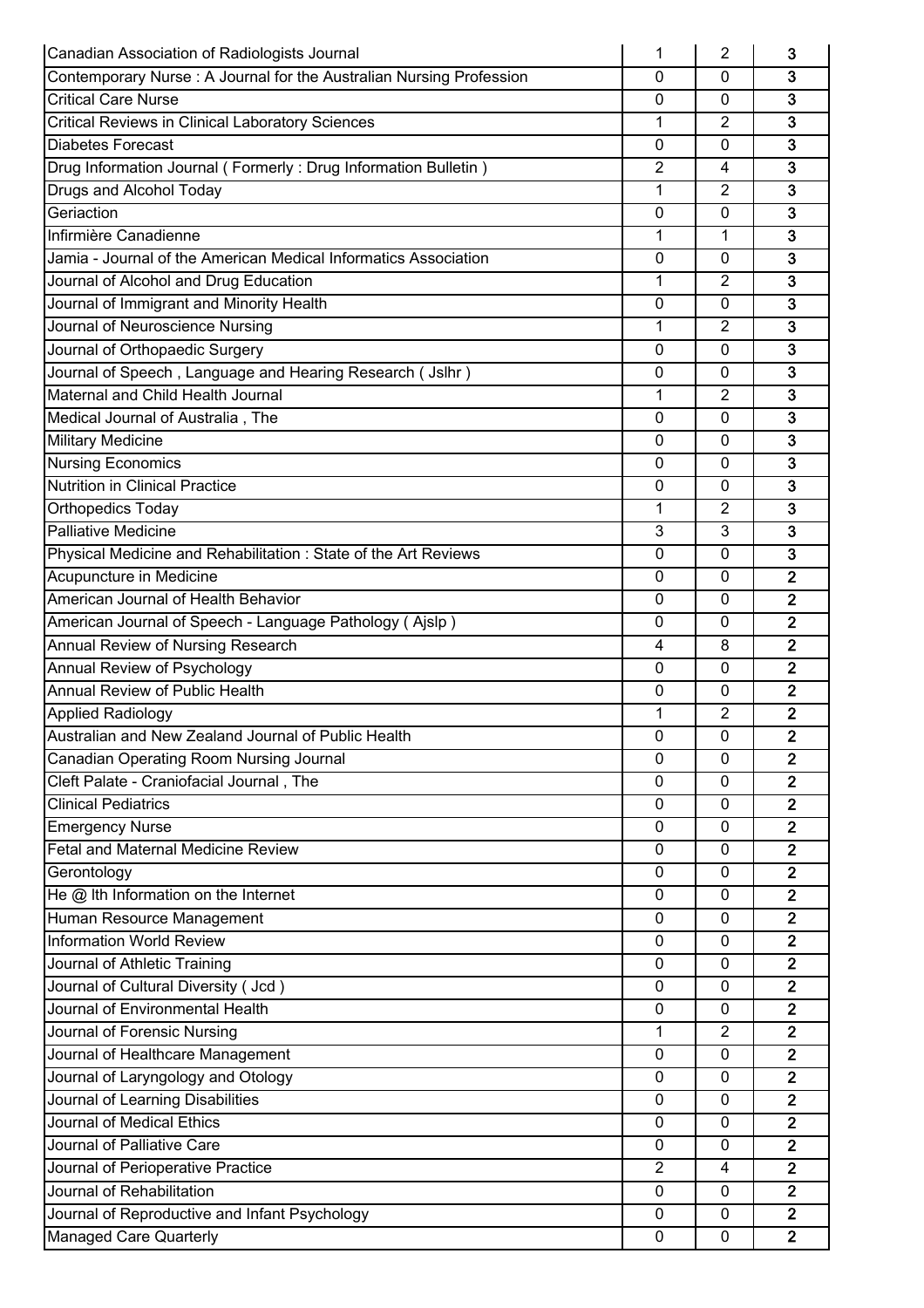| Nephrology Nursing Journal (Formerly: Anna Journal)                   | 0              | 0              | $\overline{2}$ |
|-----------------------------------------------------------------------|----------------|----------------|----------------|
| <b>Nursing Education Perspectives</b>                                 | 1              | $\overline{2}$ | $\overline{2}$ |
| Nutrition Action Health Letter                                        | 0              | 0              | $\overline{2}$ |
| Obesity, Fitness and Wellness Week                                    | $\mathbf 0$    | $\Omega$       | $\overline{2}$ |
| <b>Orthopaedic Nursing</b>                                            | 1              | 2              | $\overline{2}$ |
| <b>Pediatric Nursing</b>                                              | 0              | $\mathbf{0}$   | $\overline{2}$ |
| Proceedings of the Nutrition Society                                  | 0              | $\mathbf{0}$   | $\overline{2}$ |
| Progress in Transplantation                                           | $\mathbf 0$    | 0              | $\overline{2}$ |
| Quality and Safety in Health Care (Formerly: Quality in Health Care)  | 0              | $\mathbf{0}$   | $\overline{2}$ |
| Social Work Research                                                  | 0              | 0              | $\overline{2}$ |
| Trauma                                                                | $\mathbf 0$    | $\mathbf 0$    | $\overline{2}$ |
| Ultrasound Review of Obstetrics and Gynecology, The                   | 0              | 0              | $\overline{2}$ |
| <b>Urologic Nursing</b>                                               | $\overline{2}$ | 3              | $\overline{2}$ |
| Western Journal of Medicine (Wjm)                                     | 0              | $\mathbf{0}$   | $\overline{2}$ |
| <b>Aboriginal Nurse</b>                                               | 2              | 4              | 1              |
| <b>Adolescent Medicine Clinics</b>                                    | 0              | $\mathbf 0$    | 1              |
| Aging Today: the Bimonthly Newspaper of the American Society on Aging | $\mathbf 0$    | $\mathbf 0$    | 1              |
| Alabama Nurse                                                         | $\mathbf 0$    | $\mathbf{0}$   | 1              |
| American Annals of the Deaf                                           | 0              | $\mathbf{0}$   | 1              |
| American Journal of Art Therapy                                       | $\mathbf 0$    | 0              | 1              |
| American Journal of Community Psychology                              | 0              | 0              | 1              |
| Annual Review of Cell and Developmental Biology                       | 0              | 0              | 1              |
| Annual Review of Nursing Education                                    | 4              | 8              | 1              |
| <b>Annual Review of Nutrition</b>                                     | 0              | $\mathbf{0}$   | 1              |
| Australasian Journal of Neuroscience                                  | 0              | $\mathbf{0}$   | 1              |
| <b>Australian Critical Care</b>                                       | 0              | 0              | 1              |
| Australian Family Physician                                           | 0              | $\mathbf{0}$   | 1              |
| Australian Journal of Music Therapy                                   | 0              | 0              | 1              |
| <b>Behavioral Medicine</b>                                            | $\mathbf 0$    | $\Omega$       | 1              |
| <b>Biomedical Engineering</b>                                         | 0              | $\mathbf 0$    | 1              |
| <b>Breastfeeding Review</b>                                           | 0              | 0              | 1              |
| <b>British Journal of Audiology</b>                                   | 1              | $\overline{2}$ | 1              |
| <b>British Journal of Clinical Psychology</b>                         | 0              | 0              | 1              |
| <b>British Journal of Nutrition</b>                                   | 0              | $\mathbf{0}$   | 1              |
| Canadian Journal of Medical Laboratory Science                        | 2              | $\overline{2}$ | 1              |
| Canadian Journal of Microbiology                                      | 0              | $\mathbf{0}$   | 1              |
| Canadian Journal of Occupational Therapy                              | 0              | 0              | 1              |
| Caries Research                                                       | $\mathbf 0$    | $\mathbf 0$    | 1              |
| <b>Child Welfare</b>                                                  | 0              | $\mathbf 0$    | 1              |
| CJEM: Canadian Journal of Emergency Medical Care                      | $\mathbf 0$    | $\mathbf{0}$   | 1              |
| <b>Clinical and Investigative Medicine</b>                            | 0              | 0              | 1              |
| <b>Clinical Diabetes</b>                                              | 0              | $\mathbf 0$    | 1              |
| Clinical EEG Electroencephalography                                   | 0              | $\mathbf{0}$   | 1              |
| <b>Clinical Trials</b>                                                | 0              | 0              | 1              |
| <b>Connection Science</b>                                             | 0              | $\mathbf 0$    | 1              |
| <b>Creative Nursing</b>                                               | $\overline{2}$ | 4              | 1              |
| Database of Systematic Reviews - Joanna Briggs Institute              | $\mathbf 0$    | $\mathbf{0}$   | 1              |
| <b>Death Studies</b>                                                  | 0              | $\mathbf{0}$   | 1              |
| Dementia and Geriatric Cognitive Disorders                            | 0              | $\mathbf{0}$   | 1              |
| Dental Assistant . 1994 (Formerly: Dental Assistant Journal)          | 0              | $\mathbf{0}$   | 1              |
| Diabetes Spectrum                                                     | 1              | 1              | 1              |
| Diagnostic Imaging                                                    | 1              | $\overline{2}$ | 1              |
| Ear, Nose and Throat Journal                                          | $\overline{2}$ | 4              | $\mathbf 1$    |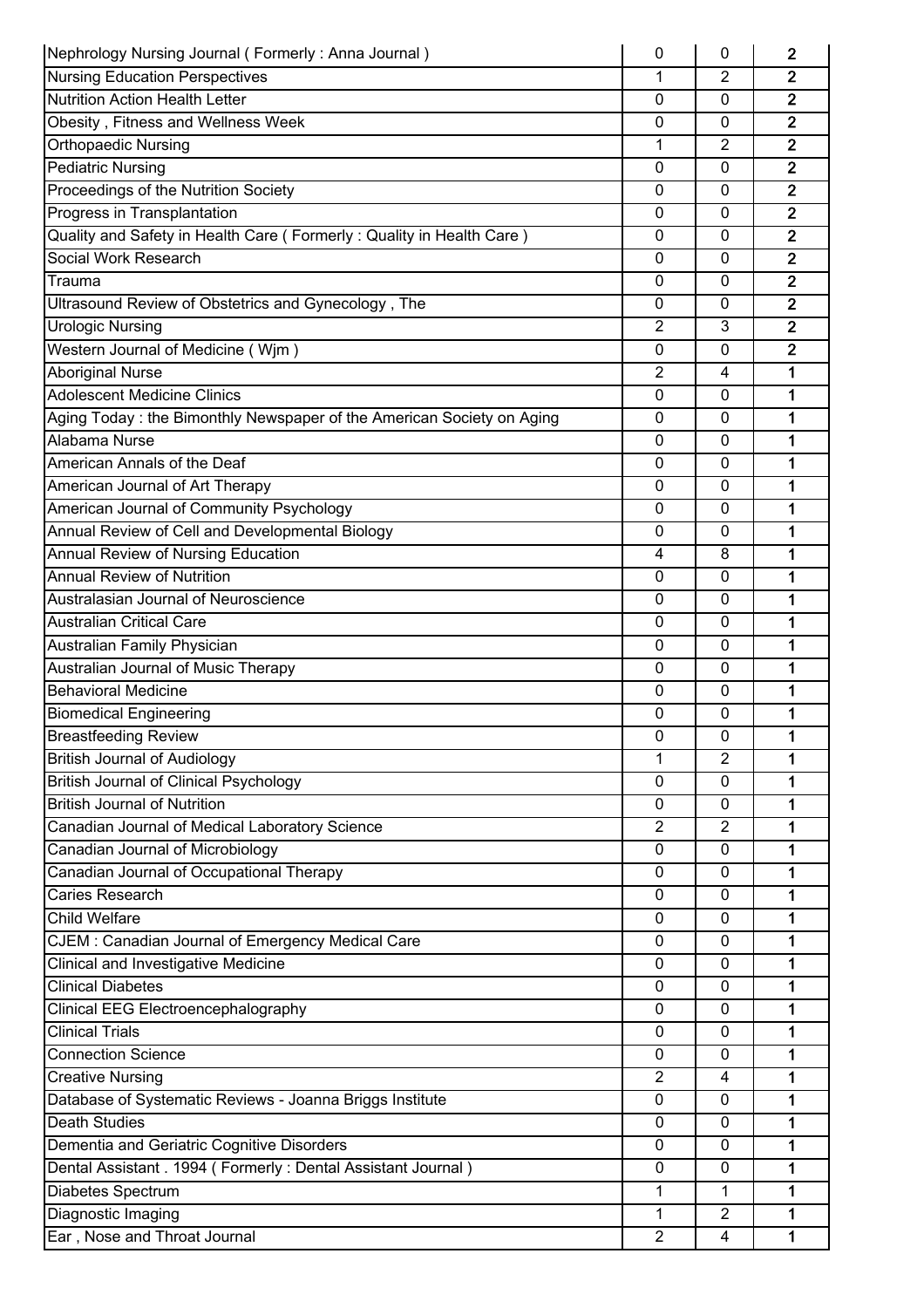| Electronic Library, The                                                         | 0              | 0              | 1 |
|---------------------------------------------------------------------------------|----------------|----------------|---|
| <b>EMS Magazine (Emergency Medical Services)</b>                                | 0              | $\mathbf 0$    | 1 |
| Ethics, Law and Aging Review                                                    | 0              | $\mathbf{0}$   | 1 |
| Evidence Summaries - Joanna Briggs Institute                                    | $\mathbf{0}$   | $\Omega$       | 1 |
| <b>Family Practice Management</b>                                               | 0              | $\mathbf{0}$   | 1 |
| <b>Family Process</b>                                                           | 0              | $\mathbf{0}$   | 1 |
| Gerontological Nursing Associaton Associate Membership                          | $\mathbf 0$    | $\mathbf{0}$   | 1 |
| Gerontologist, The                                                              | 0              | 0              | 1 |
| H and Hn (Formerly: Hospitals and Health Networks)                              | 0              | 0              | 1 |
| Health Services Management Research                                             | 0              | 0              | 1 |
| Hematology Week                                                                 | 1              | $\overline{2}$ | 1 |
| <b>Hospital Topics</b>                                                          | 0              | $\mathbf{0}$   | 1 |
| Information Outlook (Formerly: Special Libraries)                               | 0              | $\mathbf{0}$   | 1 |
| International History of Nursing Journal                                        | $\mathbf{0}$   | $\mathbf{0}$   | 1 |
| International Journal of Psychiatry in Medicine, The                            | $\mathbf{0}$   | $\mathbf{0}$   | 1 |
| Journal of Adult Protection, The                                                | 0              | 0              | 1 |
| Journal of Child and Adolescent Psychopharmacology                              | 0              | 0              | 1 |
| Journal of Geriatric Physical Therapy                                           | 0              | 0              | 1 |
| Journal of Gerontology (Now: the Journals of Gerontology Series A and B)        | 0              | 0              | 1 |
| Journal of Health Services Research and Policy                                  | $\mathbf{0}$   | $\mathbf{0}$   | 1 |
| Journal of Integrated Care Pathways (Formerly: Journal of Integrated Care)      | 0              | 0              | 1 |
| Journal of Nuclear Medicine Technology, The                                     | 0              | $\mathbf{0}$   | 1 |
| Journal of Nursing Law                                                          | 0              | $\mathbf{0}$   | 1 |
| Journal of Nutritional and Environmental Medicine                               | 0              | $\mathbf{0}$   | 1 |
| Journal of Psychiatry and Neuroscience                                          | 0              | 0              | 1 |
| Journal of Radiotherapy in Practice                                             | 0              | 0              | 1 |
| Journal of Respiratory Diseases, The                                            | 0              | $\mathbf{0}$   | 1 |
| Journal of School Nursing                                                       | 3              | 6              | 1 |
| Journal of the American Academy of Nurse Practitioners (Jaanp)                  | $\mathbf{0}$   | $\mathbf{0}$   | 1 |
| Journals of Gerontology: Series A, Biological Sciences and Medical Sciences (   |                |                |   |
| Formerly: Journal of Gerontology, the)                                          | 0              | 0              | 1 |
| Journals of Gerontology: Series B, Psychological Sciences and Social Sciences ( |                |                |   |
| Formerly: Journal of Gerontology, the)                                          | 0              | 0              | 1 |
| <b>Laboratory Animals</b>                                                       | $\mathbf{0}$   | $\mathbf 0$    | 1 |
| <b>Laboratory Product News</b>                                                  | $\overline{2}$ | 4              | 1 |
|                                                                                 | 0              | $\mathbf 0$    | 1 |
| Lamp<br><b>Learning Disability Practice</b>                                     | 0              | $\mathbf{0}$   | 1 |
| <b>Learning Disability Today</b>                                                | $\mathbf{0}$   | $\Omega$       | 1 |
| Link - Up                                                                       | 0              | $\mathbf{0}$   | 1 |
| <b>Medical Imaging Week</b>                                                     |                | $\mathbf{0}$   | 1 |
|                                                                                 | 0              | $\mathbf{0}$   |   |
| Medical Letter on the Cdc and Fda (Formerly: Health Letter on the Cdc)          | 0              |                | 1 |
| Mlo: Medical Laboratory Observer                                                | 3              | 6              | 1 |
| <b>Nevada Rnformation</b>                                                       | 0              | $\mathbf 0$    | 1 |
| New Jersey Nurse                                                                | 0              | 0              | 1 |
| Nurse Researcher                                                                | 0              | $\Omega$       | 1 |
| Nursing Leadership Forum                                                        | 0              | 0              | 1 |
| <b>Nutrition Health Review</b>                                                  | $\mathbf{0}$   | $\mathbf 0$    | 1 |
| <b>Nutrition Reviews</b>                                                        | 0              | 0              | 1 |
| O and P Business News                                                           | 0              | $\mathbf{0}$   | 1 |
| <b>Obesity Management</b>                                                       | $\mathbf{0}$   | $\mathbf{0}$   | 1 |
| Occupational Therapy International<br>Online                                    | 0              | 0              | 1 |
|                                                                                 | 0              | $\mathbf 0$    | 1 |
| Online Journal of Issues in Nursing                                             | 0              | 0              | 1 |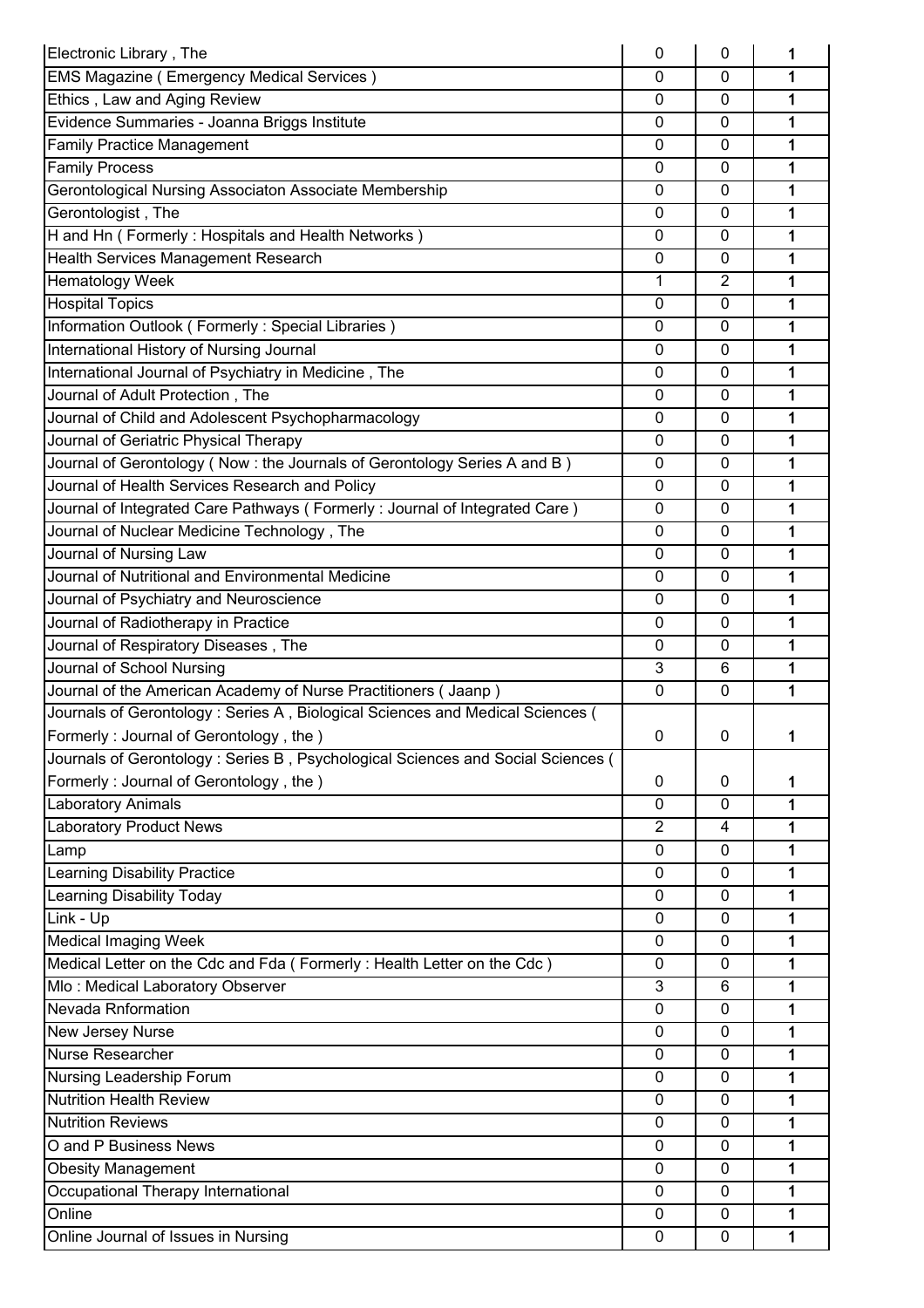| Pain Reviews                                                           | 0            | 0              | 1           |
|------------------------------------------------------------------------|--------------|----------------|-------------|
| Palaestra                                                              | 0            | 0              | 1           |
| Pathobiology                                                           | 0            | 0              | 1           |
| Perfusion                                                              | 0            | $\Omega$       | 1           |
| <b>Pharmacy Practice</b>                                               | 0            | 0              | 1           |
| <b>Pharmacy Today</b>                                                  | $\mathbf{0}$ | $\mathbf{0}$   | 1           |
| <b>Pharmacy World and Science</b>                                      | 1            | 2              | 1           |
| Physiotherapy Research International                                   | 0            | $\mathbf{0}$   | 1           |
| Pma                                                                    | 0            | $\mathbf 0$    | 1           |
| <b>Practice Nurse</b>                                                  | 0            | $\mathbf{0}$   | 1           |
| <b>Prehospital Emergency Care</b>                                      | 1            | 1              | 1           |
| Psychiatric Rehabilitation Journal                                     | 0            | $\mathbf{0}$   | 1           |
| Psychiatry: Interpersonal and Biological Processes                     | $\mathbf{0}$ | $\mathbf 0$    | 1           |
| Psychology, Health and Medicine                                        | 0            | $\mathbf 0$    | 1           |
| <b>Psychology Today</b>                                                | $\mathbf 0$  | $\mathbf 0$    | 1           |
| <b>Public Health Nutrition</b>                                         | $\mathbf{0}$ | $\mathbf{0}$   | 1           |
| Quarterly Journal of Nuclear Medicine and Molecular Imaging (Formerly: |              |                |             |
| Quarterly Journal of Nuclear Medicine)                                 | 0            | 0              | 1           |
| Rase - Remedial and Special Education                                  | 0            | 0              | 1           |
| Re - Learning Times                                                    | 0            | 0              | 1           |
| Rehabilitation Counseling Bulletin                                     | 1            | 2              | 1           |
| Rehabilitation Nursing (Formerly: Arn Journal)                         | 1            | $\overline{2}$ | 1           |
| <b>Rehabilitation Oncology</b>                                         | 0            | 0              | 1           |
| Reviews in Clinical Gerontology                                        | $\mathbf{0}$ | $\mathbf{0}$   | 1           |
| <b>Sexuality and Disability</b>                                        | 0            | $\mathbf{0}$   | 1           |
| Sleep and Hypnosis                                                     | 0            | 0              | 1           |
| <b>Sports Medicine</b>                                                 | 0            | $\mathbf 0$    | 1           |
| <b>World Health</b>                                                    | 0            | 0              | 1           |
| <b>AAOHN Journal</b>                                                   | 4            | 8              | 0           |
| American Journal of Audiology (AJA)                                    | 1            | 2              | 0           |
| American Libraries                                                     | $\pmb{0}$    | 0              | 0           |
| <b>American Nurse</b>                                                  | $\mathbf 0$  | $\mathbf 0$    | $\mathbf 0$ |
| Annual Review of Gerontology and Geriatrics                            | 1            | $\mathbf{1}$   | $\bf{0}$    |
| <b>Better Nutrition</b>                                                | 0            | $\mathbf{0}$   | $\bf{0}$    |
| <b>British Journal of Social Psychology</b>                            | 1            | 2              | 0           |
| Canadian Journal of Human Sexuality                                    | 0            | $\mathbf 0$    | $\mathbf 0$ |
| Care Management Journals                                               | $\mathbf 0$  | 0              | $\mathbf 0$ |
| Chemist and Druggist (C and D)                                         | 1            | $\overline{2}$ | $\mathbf 0$ |
| <b>Clinical Journal of Oncology Nursing</b>                            | 0            | 0              | $\bf{0}$    |
| <b>Counselling Psychology Quarterly</b>                                | 0            | $\mathbf{0}$   | $\mathbf 0$ |
| <b>Critical Reviews in Computed Tomography</b>                         | 1            | 2              | $\mathbf 0$ |
| <b>Ethnicity and Health</b>                                            | 0            | 0              | $\mathbf 0$ |
| Health Forum Journal (Formerly: Healthcare Forum Journal)              | 0            | $\mathbf 0$    | $\mathbf 0$ |
| <b>Investigational New Drugs</b>                                       | 1            | 2              | $\mathbf 0$ |
| Journal of Health Politics, Policy and Law                             | $\mathbf{0}$ | $\mathbf 0$    | $\mathbf 0$ |
| Journal of Mental Health                                               | 0            | 0              | $\mathbf 0$ |
| Journal of Oncology Pharmacy Practice                                  | 1            | $\overline{2}$ | $\mathbf 0$ |
| Journal of Psychoactive Drugs                                          | 1            | 2              | $\mathbf 0$ |
| Journal of Psychology: Interdisciplinary and Applied                   | 0            | 0              | $\mathbf 0$ |
| Journal of the American Academy of Audiology                           | 1            | 2              | $\bf{0}$    |
| Journal of Trauma Nursing                                              | $\mathbf{1}$ | $\overline{2}$ | $\bf{0}$    |
| Language and Speech                                                    | 0            | $\mathbf 0$    | $\mathbf 0$ |
| Library Journal . 1976 (Formerly : Lj, Library Journal)                | $\mathbf 0$  | 0              | $\mathbf 0$ |